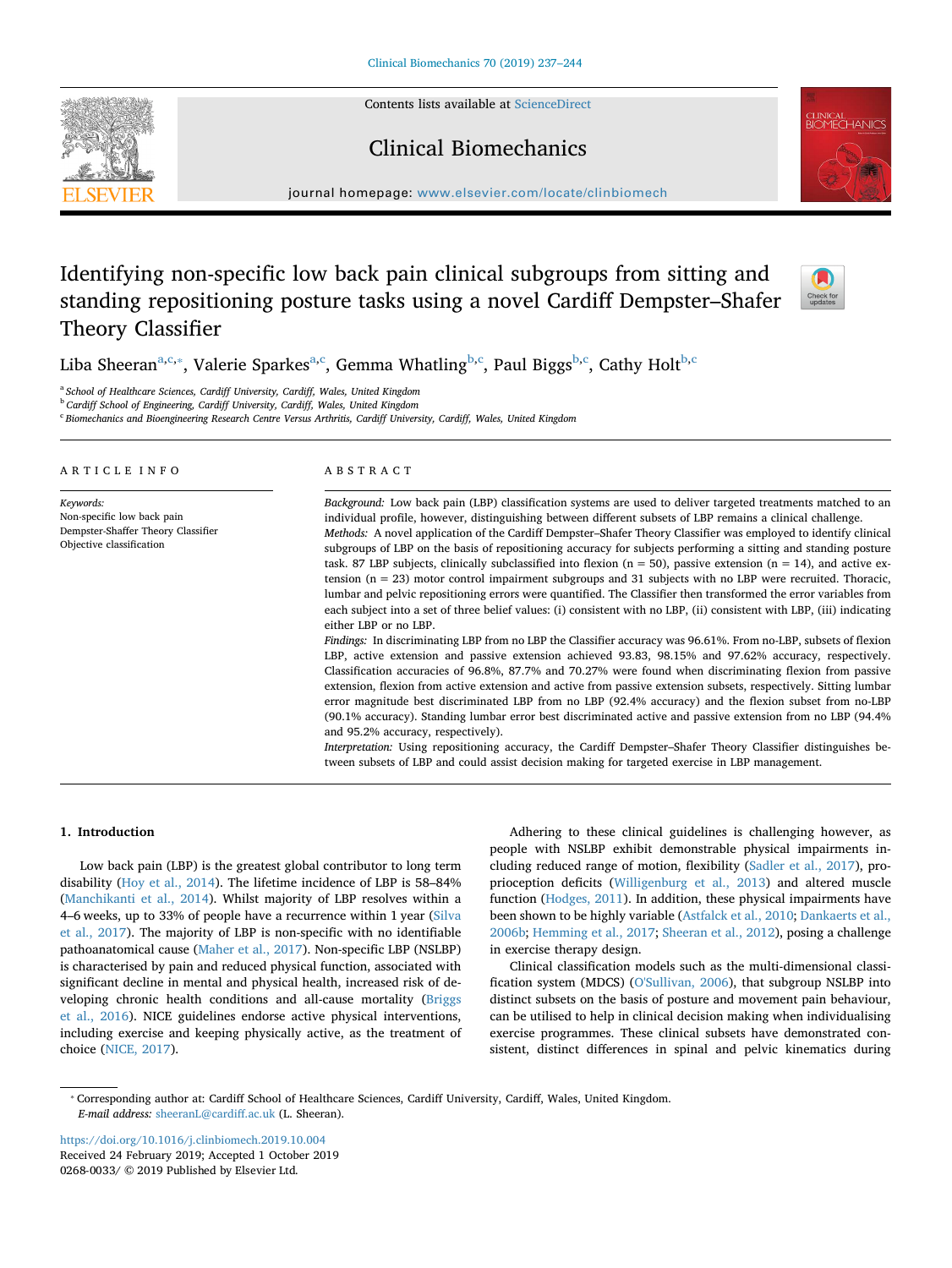sitting and standing ([Astfalck et al., 2010](#page-7-9); [Dankaerts et al., 2006b](#page-7-10); [Sheeran et al., 2012](#page-7-12)). MDCS-based therapies have been also found to produce superior improvements in pain and disability compared to standard practice in NSLBP patients ([Fersum et al., 2012;](#page-7-14) [Sheeran et al.,](#page-7-15) [2013\)](#page-7-15). Utilising classification processes in clinical practice however, is considered challenging given the complexity of synthesizing a large amount of clinical information requiring many hours of advanced training [\(Sheeran et al., 2015\)](#page-7-16).

There is a growing body of research describing the use of objective multivariate classification methods that combine a wealth of corroborating and conflicting clinical and biomechanical evidence to assist clinical decision making [\(Beynon et al., 2006;](#page-7-17) [Jones et al., 2006](#page-7-18); [Whatling et al., 2008\)](#page-7-19). A range of complex multivariate statistical methods such as principal component analysis (PCA) and linear discriminative analysis (LDA) or cluster analysis (CA) techniques are increasingly used to analyse human movement ([Boser et al., 2018](#page-7-20); [Clark](#page-7-21) [et al., 2017;](#page-7-21) [Witte et al., 2010](#page-7-22)). A novel Cardiff Dempster-Shafer Theory (DST) Classifier is an easy-to-operate method that is able to produce discriminatory models of function in healthy and pathological populations from objective analysis of clinical and biomechanical data ([Beynon et al., 2006;](#page-7-17) [Jones et al., 2006](#page-7-18); [Metcalfe et al., 2017;](#page-7-23) [Whatling](#page-7-19) [et al., 2008\)](#page-7-19). With growing access to biomechanical data in NSLBP subgroups there is an opportunity to apply these powerful statistical techniques to distinguish objectively between function of individuals belonging to different NSLBP subsets. This could facilitate improved targeted exercise therapies as well as providing tools to monitor effectiveness in addressing movement aberrations in the spine.

The aim of this study was to assess whether the Cardiff DST Classifier method can distinguish between the three commonly encountered clinical MDCS subgroups of NSLBP (i) flexion pattern (FP) (ii) active extension pattern (AEP) and (iii) passive extension pattern (PEP) on basis of kinematic evaluation of repositioning sense in the lumbar and thoracic spine and pelvis during sitting and standing tasks. The secondary aim was to establish the top three parameters that most accurately characterise each LBP subtype. This is the first study to date to apply a DST Classifier to distinguish between different types of a single musculoskeletal condition, rather than purely classifying pathology from healthy function. It is anticipated that this new approach may simplify the process of classification aiding in targeting therapies for NSLBP that could be of significant clinical value to practitioners and patients.

#### **2. Methods**

#### *2.1. Participants*

The low back pain (LBP) group included individuals recruited from a physiotherapy waiting list at Cardiff and Vale University Health Board, Wales, U.K. Using the selection criteria in [Table 1](#page-1-0), individuals with LBP > 12 weeks, with no leg pain were included. The pain-free (no-LBP) group was matched for age and gender with no spine or pelvic pain for 1 year minimum. The exclusion criteria were any vestibular, visual, or neurological conditions affecting balance. Ethical approval was obtained from South East Wales Research Ethics Committee (REC reference: WSE02/118) and Cardiff and Vale NHS Trust Research and development Committee (project ID: CLC/3789) with written consent gained from all participants. The LBP group had received no physiotherapy prior to the data collection or any other exercise intervention likely to influence posture task performance.

#### *2.2. Clinical classification*

The LBP group was classified using a validated and reliable multidimensional classification system (MDCS) ([Fersum et al., 2009\)](#page-7-24). The classification in this study was conducted by two experienced physiotherapists (LS, VS) both fully trained in MDCS following a process

# <span id="page-1-0"></span>**Table 1**

| Inclusion criteria                                                                                                                                                            |
|-------------------------------------------------------------------------------------------------------------------------------------------------------------------------------|
| Non-specific low back pain (LBP) $> 12$ weeks                                                                                                                                 |
| Pain located between Thoracic level 12 and buttock line                                                                                                                       |
| Clear mechanical basis for the disorder (i.e. LBP eased and provoked by specific<br>postures and movements as determined by subjective and objective clinical<br>examination) |
| Exclusion criteria                                                                                                                                                            |
| Radicular pain with leg pain referral                                                                                                                                         |
| Systemic inflammatory disease (e.g. psoriatic arthritis, rheumatoid arthritis)                                                                                                |
| Serious pathology (neurological conditions, diabetic neuropathy, cancer)                                                                                                      |
| Psychological distress evidenced by Distress Risk Assessment Method (DRAM)                                                                                                    |
| Pregnancy/breast feeding                                                                                                                                                      |
| Spinal surgery                                                                                                                                                                |
| Vestibular/visual/neurological dysfunction affecting sensory function                                                                                                         |
| Unable to sit and/or stand unaided                                                                                                                                            |

detailed elsewhere [\(Fersum et al., 2009\)](#page-7-24). In summary, this involved subjective assessment of pain behaviour, review of radiological imaging, pain cognitions and beliefs, lifestyle behaviours and objective assessment of spinal function (forward/backward bend, sit-to-stand, standing, slumped, usual, upright sitting posture, single leg stand). A clinical judgement is then made as to whether any observed movement aberration is adaptive (i.e. protective) or mal-adaptive (i.e. pain driver) and individuals are broadly categorised into movement directional subtypes. LBP individuals classified by both physiotherapists (LS, VS) with flexion pattern (FP), active extension pattern (AEP) and passive extension pattern (PEP) were selected for this study on the basis of being the most frequently encountered clinically [\(Fersum et al., 2009\)](#page-7-24). Clinical features of these LBP subsets are in [Table 2](#page-2-0).

## *2.3. Kinematic assessment of posture task performance*

Thoracic, lumbar and pelvic kinematics during sitting and standing repositioning tasks were measured using Vicon 512 three-dimensional kinematics motion capture system (Vicon Motion System Ltd. Oxford, U.K.) and a Spinal Wheel (SW); a hand-held spinning wheel device with a retro-reflective marker in its centre, guided along the spinal groove to trace the shape of the spinal curvature. This method was demonstrated to have excellent within-day reliability (intraclass correlation coefficient (ICC) of 0.947–0.980) and high between-day reliability (ICC of 0.719–0.908) with acceptable measurement errors ranging between 1.8 and 4.7° [\(Sheeran et al., 2010](#page-7-25)). The spinous process of the 7th cervical (C7), the 12th thoracic (T12) and 1st sacral (S1) vertebrae were identified with retro-reflective markers fixed to the overlying skin in a relaxed sitting position to minimise skin movement [\(Kuo et al., 2008](#page-7-26)). Markers were also affixed to the bony landmarks on the pelvis left and right anterior superior iliac spine (ASIS) and posterior superior iliac spine (PSIS). Participants were asked to reproduce a target position defined as a mid-point between end-range spinal flexion and extension. In sitting, participants sat on a fixed height stool with no back rest to minimise haptic cues, moved through the full spinal flexion and extension prior to assuming a mid-point posture between the two extremes and being instructed to memorise this as a target. The target repositioning was performed 4 times with 5 s of relaxed sitting between each repetition. This process was then repeated in standing. The participants were blindfolded for the duration of the testing to minimise any visual cues. No prior training was provided.

# *2.4. Data processing*

In Matlab (R2014b), the spinal curvature obtained using the Spinal Wheel was subdivided into 19 equidistant points, and an angle between the lines interconnecting the adjacent points was calculated. Positive values indicated flexion and negative values represented extension. The sum of 12 angles between C7 and T12 and 6 angles between T12 and S1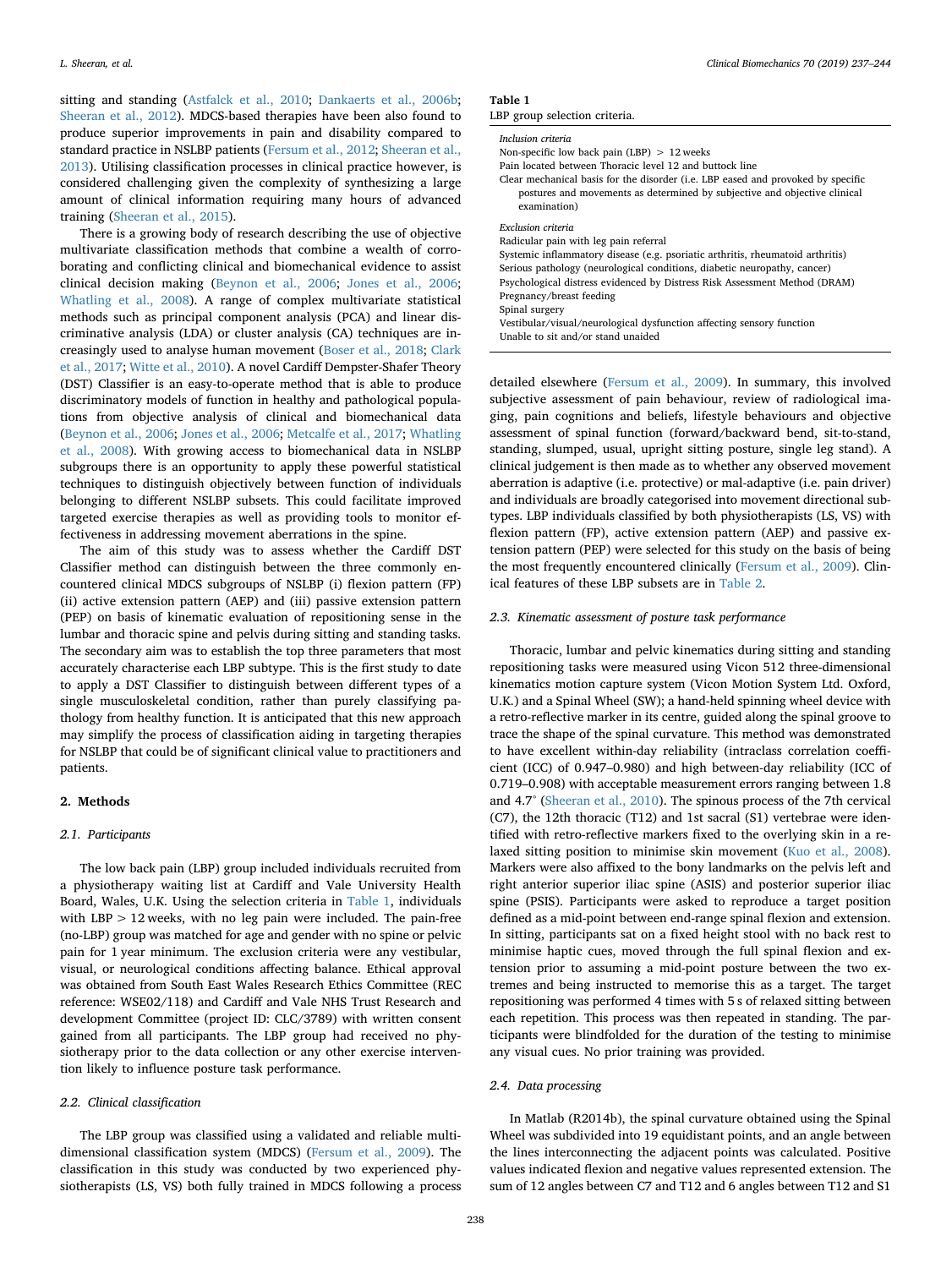#### <span id="page-2-0"></span>**Table 2**

|  |  |  |  |  |  |  |  |  |  |  |  |  |  | Clinical features of flexion pattern (FP), active extension pattern (AEP) and passive extension pattern (PEP). |  |  |  |
|--|--|--|--|--|--|--|--|--|--|--|--|--|--|----------------------------------------------------------------------------------------------------------------|--|--|--|
|--|--|--|--|--|--|--|--|--|--|--|--|--|--|----------------------------------------------------------------------------------------------------------------|--|--|--|

| Pattern    | Features                                                                                                                                              |
|------------|-------------------------------------------------------------------------------------------------------------------------------------------------------|
| FP         | Flat lumbar spine with loss of lumbar curvature (hypolordosis)                                                                                        |
|            | Pain exacerbated by movements/postures involving excessive lumbar flexion                                                                             |
|            | Pain provoking activities tend to include flexion-based postures/movements (e.g. prolonged sitting, bending, driving, lifting)                        |
|            | Pain easing activities tend to include extension-based postures/movements (bending spine backwards)                                                   |
| AEP        | Actively adopted extended lumbar spine with excessive lumbar curvature (hyperlordosis)                                                                |
|            | Pain exacerbated by movement/postures involving active lumbar extension                                                                               |
|            | Pain provoking activities tend to include extension-based postures/movements (e.g. prolonged standing, walking, supported lordosis sitting)           |
|            | Pain eased by movement/postures involving lumbar flexion (e.g. bending forwards)                                                                      |
| <b>PFP</b> | Passively adopted extended lumbar spine with excessive lumbar curvature (hyperlordosis) resulting from anterior pelvic sway and posterior trunk shift |
|            | Pain exacerbated by movement/postures involving passive lumbar extension                                                                              |
|            | Pain provoking activities tend to include extension-based passively adopted postures (e.g. sway standing, walking)                                    |
|            | Pain eased by movement/postures involving lumbar flexion (e.g. bending forwards)                                                                      |
|            |                                                                                                                                                       |

represented the thoracic and lumbar curvatures, respectively. The pelvic angle was expressed as a sagittal angle between ASIS and PSIS lines relative to horizontal.

Absolute error (AE) representing error magnitude was calculated by averaging values from the four attempts (ignoring positive/negative sign) and subtracting the resultant value from the target.

$$
AE = \Sigma ([x] - T)/k
$$

Key: Σ sum; [*x*] absolute repositioning score; *T* target score; *k* number of trials.

Constant error (CE) representing error direction (target over- or under-shooting) was calculated by subtracting the mean of the four repositioning trials (taking into account positive/negative sign) from the target angle.

$$
CE = \sum (x - T)/k
$$

Key: Σ sum; *x* repositioning score; *T* target score; *k* number of trials. Variable error (VE) representing error consistency was obtained by calculating the root mean square of participant's average CE score from the four repositioning trials.

$$
VE = \sqrt{\Sigma (SD - CE)^2 / k}
$$

Key: Σ sum; *SD* standard deviation; *CE* constant error; *k* number of trials.

#### *2.5. Data analysis*

Group differences in subjects' characteristics for gender were assessed using chi square test. Differences in age and body mass index (BMI) were assessed using a 1-way analysis of variance.

The objective classification was determined using the Cardiff Dempster-Shafer Theory (DST) Classifier previously used to classify locomotor function [\(Beynon et al., 2006\)](#page-7-17). The DST is a mathematical method that allows data obtained by different means and from different sources to be combined to produce a level of belief (belief function) from the evidence available ([Dempster, 1968;](#page-7-27) [Shafer, 1976](#page-7-28)). The DST method has 2 main functions: Firstly to define an objective non-linear relationship between the magnitude of input variables (e.g. lumbar repositioning error) and a belief the subject belongs to a particular group (e.g. belief the individual has LBP), and secondly to combine these belief values mathematically across numerous input variables to determine a combined body of evidence. This method was described previously to distinguish between the function of individuals with knee and hip osteoarthritis compared to the function of healthy individuals ([Beynon et al., 2006;](#page-7-17) [Jones et al., 2006](#page-7-18); [Whatling et al., 2008](#page-7-19)) and to determine the relationship between biomechanical and patient-reported outcomes measures following total knee replacement ([Biggs](#page-7-29) [et al., 2019;](#page-7-29) [Metcalfe et al., 2017\)](#page-7-23). This study presents a first application of the same approach to classification of LBP, whereby a series of classifications were performed to provide an objective and visual

indicator of the LBP sub-types from no-LBP function. The DST classification method is described in detail elsewhere [\(Beynon et al., 2006](#page-7-17), [Jones et al., 2006,](#page-7-18) [Whatling et al., 2008](#page-7-19)). For the current study, classification of LBP from pain-free individuals (no-LBP) is used as an example to describe the 3-stage process: (1) the repositioning error variables were converted into confidence factors to represent a level of confidence in support to a given hypothesis  $(x)$ ,  $(2)$  confidence factors were converted into a set of belief measures (body of evidences (BoEs)). This two-step process transforms the repositioning error variables from each subject into a set of three belief values: a belief that the subject exhibits function characteristic of LBP, (*m*(LBP)); a belief that the subject exhibits function characteristic of pain-free individuals, (*m* ({*LBP*})); and belief in either LBP or no-LBP; (*m*(θ)), in other words level of uncertainty. Multiple variables of sensory function were then used to construct BoEs that offered positive or negative evidence to support the classification. (3) Using the Dempster's rule of combination, a final BoE was constructed consisting of the three belief values with the sum of one. Finally, the BoEs were visualised using simplex plots where each participant's overall function was represented within an equilateral triangle divided into regions providing boundaries for the three belief values (LBP, no-LBP, θ). Participants' function positioned on the left of the central decision boundary has no-LBP function; those on the right have functional characteristics of LBP. The closer the point is situated to a vertex the greater the belief is that the subject has these characteristics ([Fig. 1](#page-3-0)).

In this study, seven sitting and standing repositioning sense function classifiers were created containing measures of (i) LBP-FP and no-LBP (ii) LBP-AEP and no-LBP (iii) LBP-PEP and no-LBP (iv) LBP subgroups combined and no-LBP (v) FP-LBP and AEP-LBP (vi) FP-LBP and PEP-LBP and (vii) AEP-LBP and PEP-LBP. The DST classifier accuracy was assessed using a 'leave one-out cross validation' method [\(Beynon et al.,](#page-7-17) [2006\)](#page-7-17). In this method the classifier control variables are calculated using  $(n - 1)$  where *n* is the number of subjects within the tested sample. These control variables were used to convert the remaining subject variables to its related *BoE*, whereby classifying the subject. This process was replicated *n* times with 'leave one-out cross validation' accuracy calculated as an average of the classification accuracy of all of the 'left-out' subjects. The individual ranking of each input variable was then assessed on the whole training body (i.e. all *n* subjects) to determine the most discriminatory variables within each classification.

# **3. Results**

# *3.1. Demographics*

Out of 224 eligible LBP patients referred for physiotherapy and 30 pain-free controls, 90 (40%) LBP and 28 (93%) pain-free individuals volunteered. Three LBP and two pain-free participants' data were lost leaving 87 LBP (FP = 49, AEP = 23, PEP = 14) and 28 pain-free participants for analysis. The sample demographics are presented in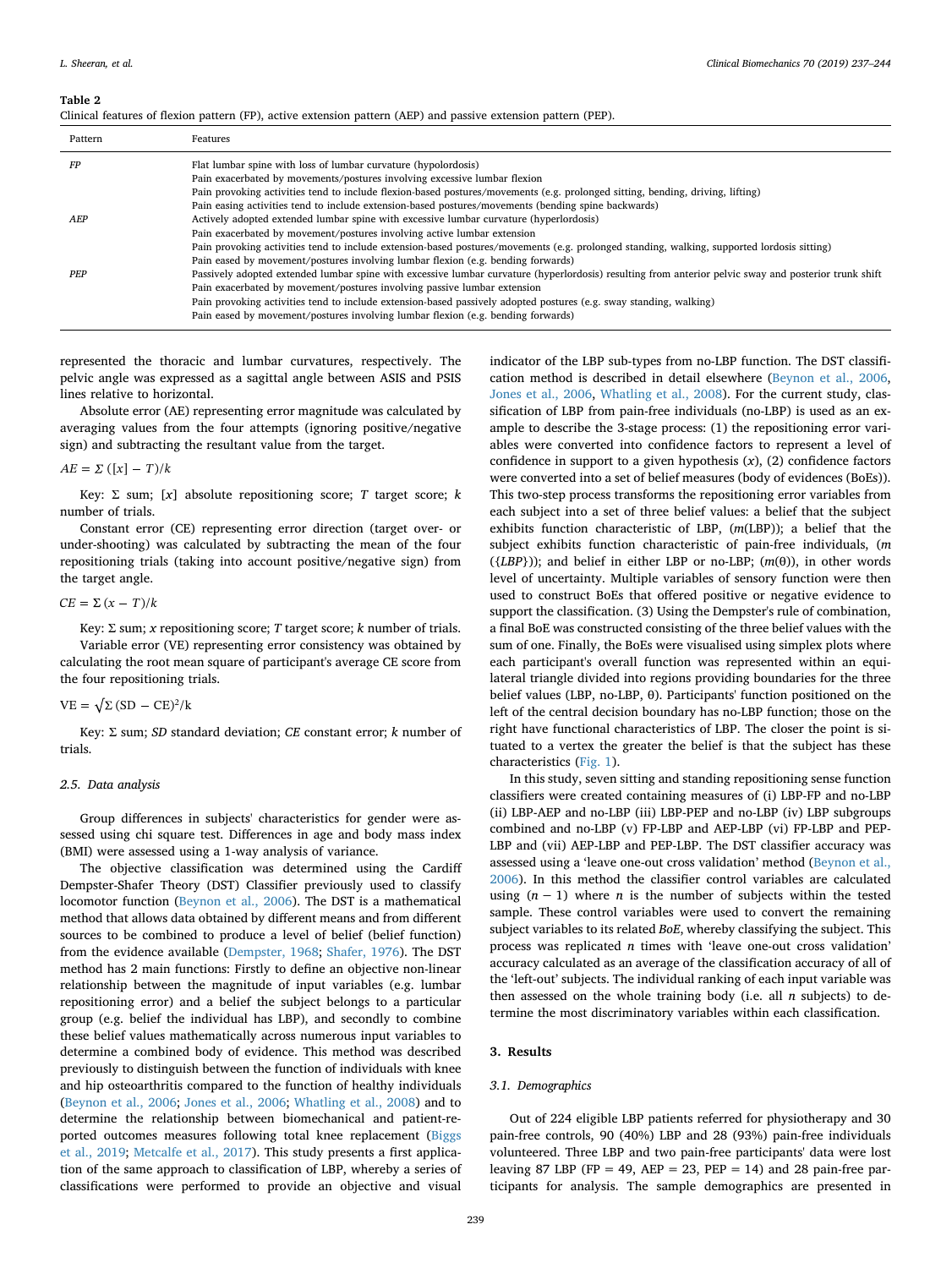<span id="page-3-0"></span>

**Fig. 1.** Method of classification illustrating the interaction of 3 main stages.

The classification method showing the interaction of its three main stages. (a) Conversion of input variable,  $v$ , into confidence factor cf( $v$ ) using the sigmoid confidence function. (b) Conversion of confidence factor into body of evidence (BOE). Linear relationships between confidence factor and belief functions of painfree,  $m({no-LEP}$ , low back pain,  $m({LBP}$  and uncertainty, m(θ) (solid lines), are constructed using a pre-defined upper (θ<sub>U</sub>) and lower (θ<sub>L</sub>) boundary of uncertainty. The point at which the value of the confidence factor (dotted line) intersects these lines gives the three corresponding belief values (dashed line), *m*({*no-LBP*}), *m* {*LBP*}) and *m*(*θ*), which make up the BOE. (c) The visualisation of the BOE within a simplex plot, denoted by the point *p*. The three belief values are plotted as a distance towards the corresponding vertex {no-LBP}, {LBP} and θ. The simplex plot is divided into four regions: 1 denotes the dominant no-LBP classification region; 2 denotes the dominant LBP classification region; 3 denotes the non-dominant no-LBP classification region and 4 denotes the non-dominant LBP classification regions. The dotted vertical line is the decision boundary between a classification of no-LBP and LBP.

<span id="page-3-1"></span>**Table 3**

Sample demographics.

| Variable                | $No-I.BP$ | LBP         |             |            |  |  |  |  |
|-------------------------|-----------|-------------|-------------|------------|--|--|--|--|
|                         |           | FP          | AEP         | <b>PEP</b> |  |  |  |  |
|                         | $n = 28$  | $n = 49$    | $n = 23$    | $n = 14$   |  |  |  |  |
|                         | Mean (SD) | Mean (SD)   | Mean (SD)   | Mean (SD)  |  |  |  |  |
| Age                     | 35.2(9.7) | 33.3 (10.1) | 39.7 (12.9) | 33.4(8.3)  |  |  |  |  |
| <b>BMI</b>              | 24.8(2.2) | 25.2(3.7)   | 25.0(3.7)   | 25.0(4.5)  |  |  |  |  |
| <b>VAS</b>              |           | 4.9(1.4)    | 4.6(1.5)    | 4.6(1.5)   |  |  |  |  |
| <b>RMDO</b>             | -         | 7.3(3.8)    | 6.0(2.8)    | 7.1(4.7)   |  |  |  |  |
| Gender %<br>Male-female | 40%-60%   | 43%-57%     | $35% - 65%$ | 8%-92%*    |  |  |  |  |

Key: LBP = low back pain;  $FP =$  flexion pattern;  $AEP =$  active extension patter;  $PEP =$  passive extension pattern;  $BMI =$  body mass index;  $VAS =$  visual analogue scale; RMDQ = Roland Morris Disability Questionnaire. ⁎

<span id="page-3-2"></span>Significant at  $p < 0.05$ .

[Table 3](#page-3-1). Pain and disability scores were similar across the LBP subgroups with pain between 4.6 and 4.9 out of 10 on the visual analogue scale (VAS) and LBP-related disability between 6.0 and 7.3 indicating moderate disability. Gender split varied across LBP subsets with AEP and PEP predominantly consisting of females [\(Table 3\)](#page-3-1).

#### *3.2. Repositioning sense in LBP and no-LBP*

Thoracic, lumbar and pelvic repositioning error (RE) magnitude (AE), variability (VE) and direction (CE) during sitting and standing tasks were higher in LBP compared to the no-LBP group ([Table 4](#page-4-0)). Whilst there was generally no difference between the LBP subgroups in the error magnitude (AE) and variability (VE), subgroup differences were detected in the error direction (CE). In sitting, the FP group underestimated the target in the lumbar spine and overestimated the thoracic target, whilst in AEP and PEP this pattern was reversed, overestimating lumbar and underestimating the thoracic target. In standing, all three LBP subgroups overestimated the lumbar and underestimated the thoracic target with the size of the error being more prominent in the AEP and PEP. In the pelvis, all three LBP subgroups overestimated the target, with a pelvis tilted anteriorly as a result compared to no-LBP ([Table 4](#page-4-0)).

# *3.3. Classification findings*

The baseline classifier was created from the repositioning sense data of the no-LBP individuals. The Cardiff DST method classified LBP (pooled subgroups) from no-LBP with 96.61% accuracy, with 7 out of 87 LBP cases (8%) classified in non-dominant regions indicating a higher level of uncertainty. None of the LBP cases were misclassified as dominant healthy ([Fig. 2](#page-5-0)a). When classifying LBP subgroups from no-LBP, the Cardiff DST method classified FP with an accuracy of 93.83% ([Fig. 2](#page-5-0)b), AEP with an accuracy of 98.15% [\(Fig. 2c](#page-5-0)) and PEP with an accuracy of 97.62% [\(Fig. 2](#page-5-0)d). 5 out of 45 (11%) of FP, 1 out of 24 (4.1%) AEP and 1 out of 14 (7.1%) PEP cases were classified as uncertain with no cases mis-classified within the dominant healthy region.

Discrimination between the LBP subgroups was more variable. FP and PEP were discriminated with high accuracy of 98.44%, where 6 out of 49 (12%) FP and 6 out of 24 (25%) PEP individuals were classified in non-dominant regions and none were misclassified in dominant regions ([Fig. 2e](#page-5-0)). FP and AEP were classified with 90.41% accuracy with 9 out of 49 (18%) of FP, and 6 out of 24 (25%) AEP subjects classified in nondominant regions. One (2%) FP case was misclassified as dominant AEP ([Fig. 2f](#page-5-0)). Lower level of discrimination accuracy of 70.27% was detected between AEP and PEP subgroups with 2 out of 14 (14%) in PEP misclassified as AEP and 4 out of 24 (16%) AEP misclassified as PEP ([Fig. 2g](#page-5-0)).

All measured variables were ranked on the basis of the discrimination accuracy percentage [\(Table 5\)](#page-6-0). When discerning LBP (subgroups pooled) from no-LBP, lumbar AE during sitting and standing were the top two discriminators (92.38% and 86.44%, respectively). When discerning LBP subsets from no-LBP, the most accurate discriminator for FP was lumbar AE during sitting (90.12%) and for AEP it was the lumbar CE during standing (94.44%). For PEP there were three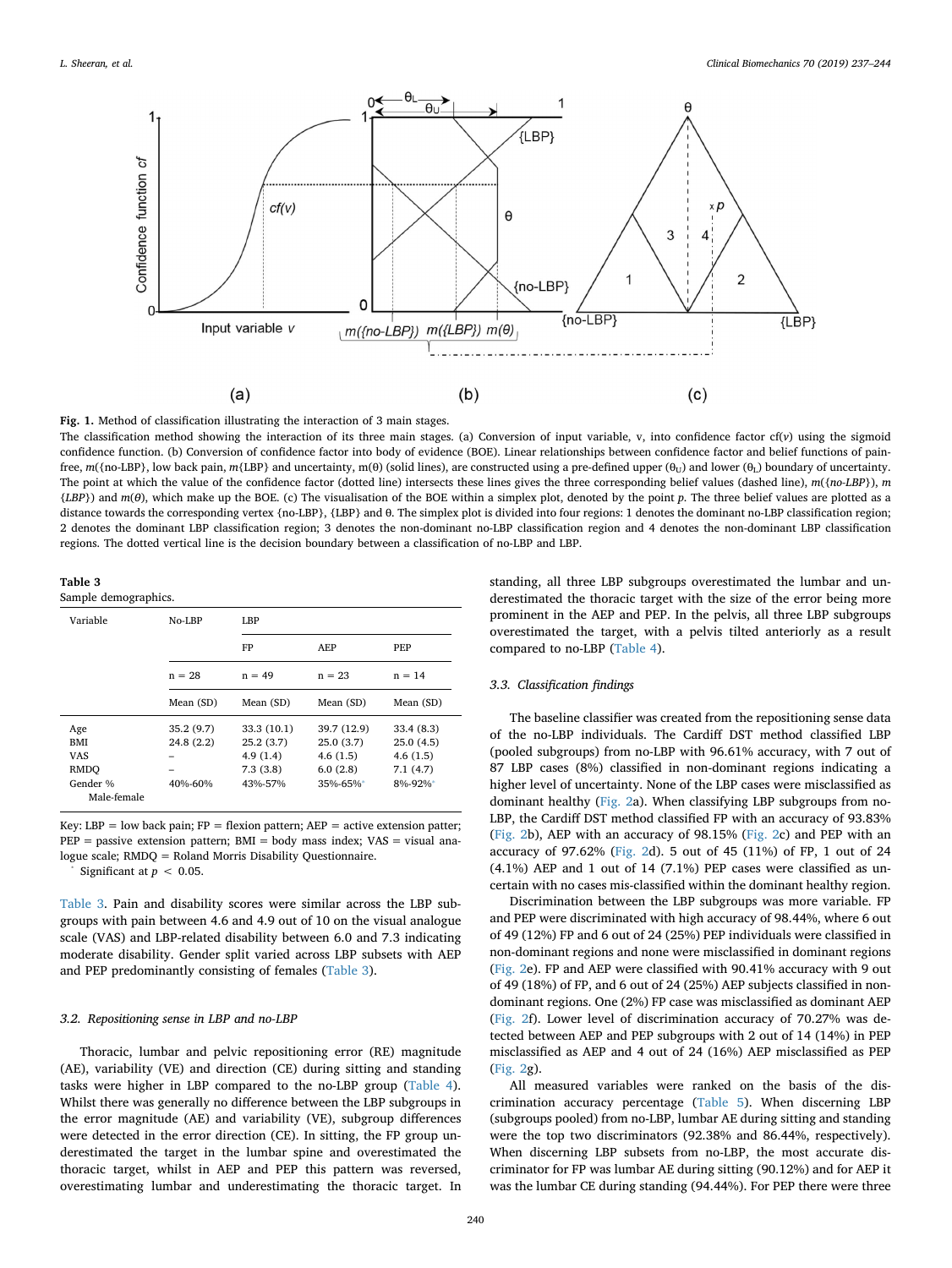#### <span id="page-4-0"></span>**Table 4**

Thoracic, lumbar and pelvic repositioning errors means and standard deviation during sitting and standing in LBP and no-LBP.

| Position | Region   | Variable            | No-LBP      | LBP         |             |             |  |  |  |
|----------|----------|---------------------|-------------|-------------|-------------|-------------|--|--|--|
|          |          |                     |             | FP          | AEP         | PEP         |  |  |  |
|          |          |                     | $n = 28$    | $n = 49$    | $n = 23$    | $n = 14$    |  |  |  |
|          |          |                     | Mean (SD)   | Mean (SD)   | Mean (SD)   | Mean (SD)   |  |  |  |
| Sitting  | Thoracic | AE                  | 2.8(1.7)    | 5.5(3.7)    | 4.9(3.1)    | 7.8(5.0)    |  |  |  |
|          |          | <b>VE</b>           | 2.3(1.6)    | 5.1(1.6)    | 5.3(1.7)    | 5.5(1.6)    |  |  |  |
|          |          | $\rm CE$            | 0.5(2.3)    | $-3.2(4.9)$ | 4.7(3.1)    | 7.5(4.8)    |  |  |  |
|          | Lumbar   | AE                  | 1.8(0.7)    | 7.7(4.1)    | 5.7(2.3)    | 10.6(4.8)   |  |  |  |
|          |          | <b>VE</b>           | 1.9(0.9)    | 4.8(3.1)    | 3.8(1.8)    | 3.7(1.8)    |  |  |  |
|          |          | CE                  | 0.2(1.0)    | 3.2(6.8)    | $-3.1(4.1)$ | $-8.4(7.9)$ |  |  |  |
|          | Pelvis   | AE                  | 1.8(1.3)    | 4.0(3.0)    | 3.8(2.6)    | 5.1(1.3)    |  |  |  |
|          |          | <b>VE</b>           | 1.2(0.6)    | 3.5(1.5)    | 1.1(0.6)    | 1.3(1.0)    |  |  |  |
|          |          | $\rm CE$            | 0.4(1.9)    | $-3.1(3.8)$ | $-2.6(3.5)$ | $-3.1(2.7)$ |  |  |  |
| Standing | Thoracic | AE                  | 2.6(1.9)    | 5.3(3.3)    | 5.6(2.1)    | 5.8(3.0)    |  |  |  |
|          |          | <b>VE</b>           | 1.9(1.2)    | 4.4(2.7)    | 4.0(1.9)    | 4.5(1.9)    |  |  |  |
|          |          | CE                  | $-0.2(2.8)$ | 0.8(4.5)    | 2.2(4.1)    | 1.4(5.2)    |  |  |  |
|          | Lumbar   | AE                  | 1.8(1.3)    | 6.3(3.8)    | 6.2(2.3)    | 7.2(5.6)    |  |  |  |
|          |          | <b>VE</b>           | 1.8(1.3)    | 4.4(3.0)    | 5.4(4.8)    | 7.1(5.8)    |  |  |  |
|          |          | CE                  | $-0.3(0.9)$ | $-1.5(5.8)$ | $-4.7(2.7)$ | $-4.8(2.3)$ |  |  |  |
|          | Pelvis   | AE                  | 0.8(0.6)    | 2.2(1.5)    | 2.4(1.3)    | 1.8(1.0)    |  |  |  |
|          |          | <b>VE</b>           | 0.6(0.6)    | 0.6(0.3)    | 2.7(1.2)    | 3.3(1.0)    |  |  |  |
|          |          | $\operatorname{CE}$ | 0.3(0.9)    | $-1.6(1.7)$ | $-2.9(1.3)$ | $-1.3(1.0)$ |  |  |  |

Key: LBP = low back pain; FP = flexion pattern; AEP = active extension patter; PEP = passive extension pattern; AE = absolute error; VE = variable error; CE = constant error. Negative error indicates extension direction, positive value indicates flexion direction.

joint top discriminators all at 95.24%; lumbar AE, lumbar CE and pelvic VE during standing ([Table 4](#page-4-0)). Finally, discriminating between the LBP subgroups, pelvic VE during standing was the most accurate discriminator for discerning FP from PEP and FP from AEP with accuracy of 96.88% and 87.67%, respectively. Lumbar CE during sitting was the main discriminator between AEP and PEP with the lowest level of discrimination accuracy of 75.68% [\(Table 5](#page-6-0)).

#### **4. Discussion**

This study employed a DST Classifier, an objective classification method, to discern between clinical subsets of LBP based on objective measures of repositioning sense in the spine and pelvis during sitting and standing. This is the first time the Cardiff DST Classifier has been used to discern between subsets of a single condition. This is of particular importance in LBP, the heterogeneity of which is recognised as an important factor attributing to low treatment success ([Foster et al.,](#page-7-30) [2013\)](#page-7-30).

This study had three main findings: First, within a sample of 115 participants, the Cardiff DST Classifier discriminated no-LBP from LBP (pooled and in subsets) with accuracy ranging between 93.83% and 98.15% with no mis-classified individuals falling within the dominant region of the simplex plot. Second, discrimination between the LBP subsets was more variable with the highest accuracy of 96.8% discriminating LBP flexion from the passive extension subset, 87.7% accuracy discriminating flexion from active extension and 70.27% accuracy discriminating the two extension subsets. Third, the ranking analysis revealed lumbar AE in sitting as the principal variable to discriminate LBP from no-LBP and flexion from no-LBP, whilst lumbar CE in standing most accurately discriminated the LBP extension subsets from no-LBP.

The level of LBP classification accuracy reached by the Cardiff DST Classifier is of significant clinical importance. Clinical classification of LBP involves a complex synthesis of a large amount of subjective and objective information upon which a clinical judgement is made about the LBP subtype. A substantial amount of clinical training is required to reliably classify LBP which is deemed a barrier for successful implementation within the Health Service ([Sheeran et al., 2015](#page-7-16)). The 90%

+ classification accuracy reached by the DST Classifier in this study exceeds inter-examiner agreement levels of expert clinicians undergoing > 100 h of LBP classification training with Kappa of 0.82 ([Fersum](#page-7-24) [et al., 2009](#page-7-24)). Even the lowest Cardiff DST Classifier accuracy of 70.27% when discerning between the LBP active and passive extension subsets (pain provoked by extension related activities, prolonged standing/ walking) is higher than agreement between practitioners undergoing up to 100 classification training hours (Kappa of 0.66) [\(Fersum et al.,](#page-7-24) [2009\)](#page-7-24). This demonstrates that repositioning sense function analysed with the DST Classifier can identify LBP subsets with accuracy comparable with (and exceeding) that of a clinical expert, with a potential to be of significant clinical value assisting in classification to help practitioners to design and deliver individualised exercise therapies.

Assessment of motor function forms an important part of the clinical classification process [\(O'Sullivan, 2006](#page-7-13)). This was corroborated by biomechanical investigations identifying that compared to no-LBP, flexion pattern individuals sit and move nearer the end-range of lumbar flexion whilst extension pattern individuals tend to operate with their lumbar spine in relative extension [\(Astfalck et al., 2010](#page-7-9); [Dankaerts](#page-7-31) [et al., 2006a;](#page-7-31) [Hemming et al., 2018;](#page-7-32) [O'Sullivan et al., 2013;](#page-7-33) [Sheeran](#page-7-12) [et al., 2012\)](#page-7-12). These findings were born out of generating a significant amount of spinal-pelvic biomechanical data including proprioception measures and bilateral trunk muscle electromyography during different function tasks. This study demonstrated that the DST Classifier can identify LBP subsets on the basis of performing a repositioning test. This may have clinical implications potentially focussing the LBP assessment on accurate evaluation of proprioceptive function.

The DST Classifier also ranked the repositioning sense variables by their discriminatory power, identifying the lumbar AE and CE as the most powerful variables when discern LBP function from no-LBP. This is in agreement with previous research where both the lumbar AE and CE were greater in LBP compared to pain-free controls ([O'Sullivan et al.,](#page-7-33) [2013\)](#page-7-33). Identifying variables that best characterise function (and dysfunction) within each subset may serve as a therapy target and means of evaluating the impact of therapies on clinically important function outcomes.

Interestingly, the nature of repositioning sense deficits reflected the LBP subsets pain presentation pattern. For example, the highest ranking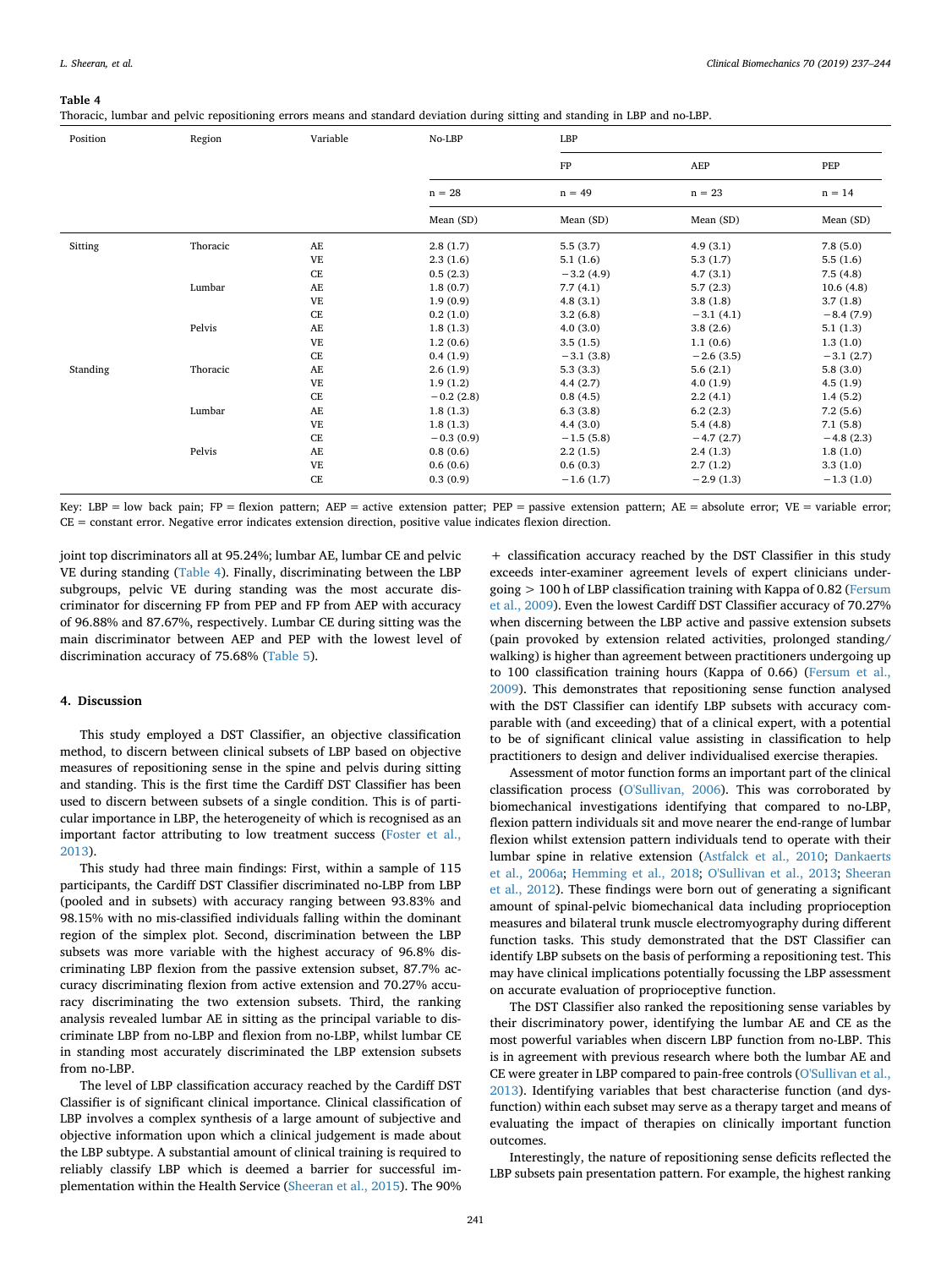<span id="page-5-0"></span>

**Fig. 2.** (a–g) DST Simplex plots of the repositioning errors. LBP (low back pain), no-LBP (pain-free), FP (flexion pattern), AEP (active extension pattern), PEP (passive extension pattern).

RE in AEP and PEP was in standing, principally reported as most pain provoking posture in these subsets, whilst in FP the highest ranking RE was in sitting [\(Table 5](#page-6-0)) typically the most pain provoking posture in FP. This may indicate that the DST method could be sensitive to clinically important parameters ranking them as higher discriminators. This may have implications for establishing therapy and monitoring focus when evaluating the intervention effect in clinical environment.

The 70.27% discrimination accuracy between the two LBP extension subsets (AEP and PEP) was relatively low compared to the other comparisons made. Although the two subsets are distinct from each other in that AEP patients tend to actively adopt hyper-lordotic posture whilst PEP patients tend to passively sway forward into extension, both subsets report extension tasks (e.g. prolonged standing) a principal pain provoking posture and flexion tasks (e.g. bending forwards) pain easing. This clinical similarity in pain presentation may reflect similarity of the repositioning sense deficits resulting in Cardiff DST Classifier unable to distinguish the difference between PEP and AEP in nearly 30% of cases. This AEP and PEP subset similarity was demonstrated previously in repositioning sense and muscle activity [\(Sheeran](#page-7-12) [et al., 2012\)](#page-7-12), potentially indicating that despite the two subsets appearing to be different clinical entities, the exercise approach may not need to differ substantially.

The main strength of this study is the sample size (total of 115

participants), more than double the number of participants used in previous Cardiff DST Classifier studies ([Beynon et al., 2006](#page-7-17); [Whatling](#page-7-19) [et al., 2008;](#page-7-19) [Worsley et al., 2016](#page-7-34)). This sample size allowed establishing STV ratio in region of 10:1 which significantly improved the predictive ability of the DST analysis and allowed for the first to date single condition subset analysis.

The limitation is in the repositioning sense data being obtained using a laboratory based 3-D Vicon motion capture system potentially reducing the clinical applicability. Nevertheless, there are rapid developments of portable motion analysis devices which can be utilised in clinical setting ([Al-Amri et al., 2018;](#page-7-35) [Sheeran et al., 2018\)](#page-7-36). Such devices are capable of harnessing volumes of high-quality biomechanical data in the clinical setting. This study provides an important step towards using well-designed objective classification methods to analyse the biomechanical evidence that could be obtained from such portable devices in the clinical setting. Further research is required however, utilising portable devices to obtain data and longitudinal assessment to evaluate the stability of the measures over time as well as the classifier's ability to track any changes in function in response to intervention or diseases progression.

Regarding clinical implications, LBP is considered a highly heterogeneous with a targeted approach to management long advocated as being essential to improve treatment efficacy [\(Rabey et al., 2019](#page-7-37)). This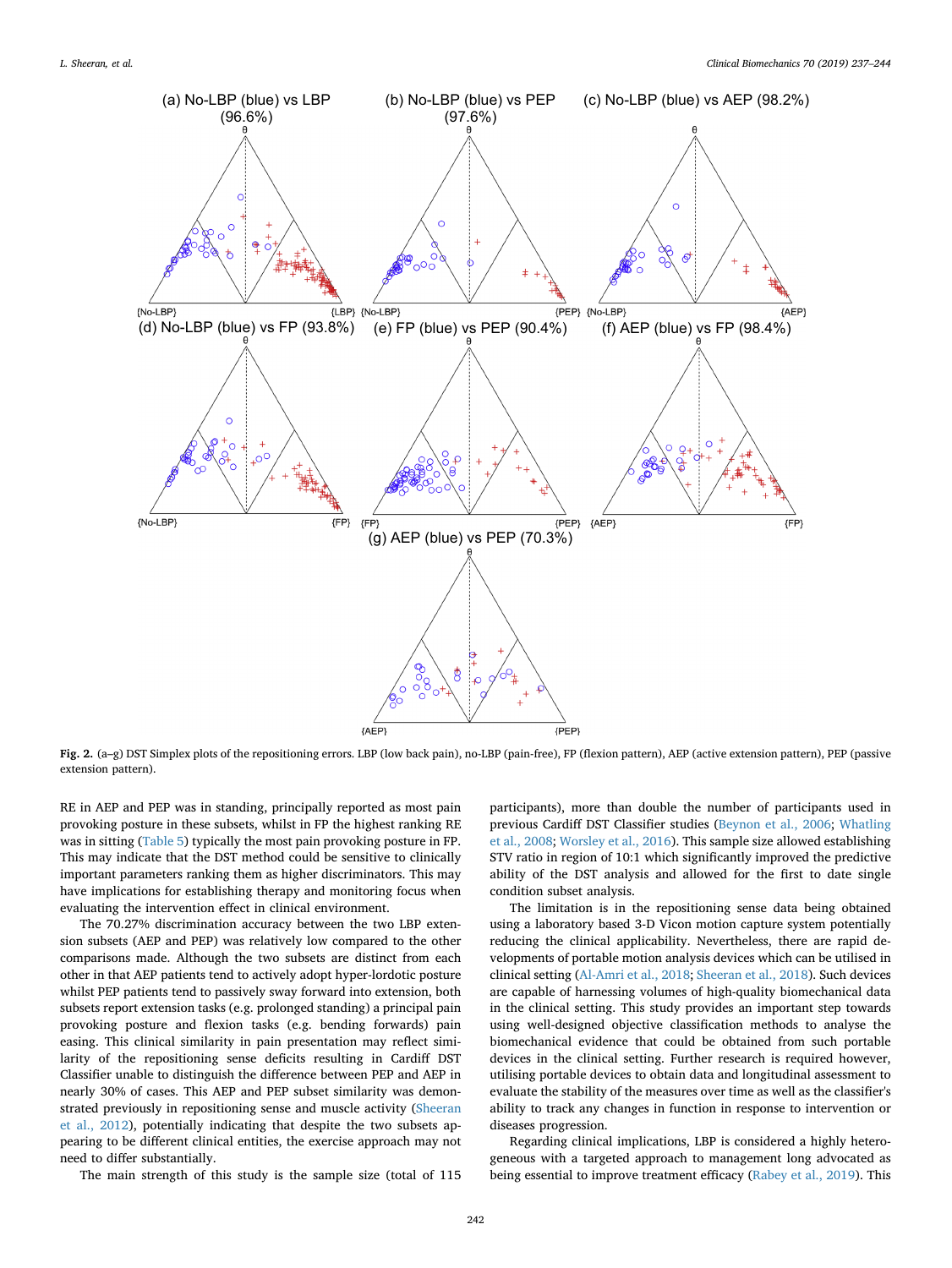# <span id="page-6-0"></span>**Table 5**

Repositioning sense error measures ranked by percentage level of discriminative accuracy.

|                  |                               | No-LBP        | No-LBP              |               | No-LBP           |               | No-LBP              |               | FP                     |      | FP                            |      | AEP                           |       |
|------------------|-------------------------------|---------------|---------------------|---------------|------------------|---------------|---------------------|---------------|------------------------|------|-------------------------------|------|-------------------------------|-------|
| Rank             |                               | VS            | <b>VS</b><br>PEP    |               | <b>VS</b><br>AEP |               | <b>VS</b><br>FP     |               | $\mathbf{v}\mathbf{s}$ |      | $\mathbf{v}\mathbf{s}$<br>AEP |      | $\mathbf{v}\mathbf{s}$<br>PEP |       |
|                  |                               | <b>LBP</b>    |                     |               |                  |               |                     |               |                        | PEP  |                               |      |                               |       |
|                  | Var<br>$\mathbf{A}\mathbf{E}$ | $\frac{0}{0}$ | Var<br>CE           | $\frac{0}{0}$ | Var<br>CE        | $\frac{0}{0}$ | Var<br>AE           | $\frac{0}{0}$ | Var<br><b>VE</b>       | $\%$ | Var<br><b>VE</b>              | $\%$ | Var<br>$\!$ $\!$              | $\%$  |
| 1st              | Lx                            | 92.3          | Lx                  | 95.2          | Lx               | 94.4          | Lx                  | 90.1          | Pe                     | 96.9 | Pe                            | 87.6 | Lx                            | 75.6  |
|                  | Sit                           |               | <b>St</b>           |               | <b>St</b>        |               | Sit                 |               | St                     |      | <b>St</b>                     |      | Sit                           |       |
|                  | AE                            |               | AE                  |               | AE               |               | AE                  |               | CE                     |      | CE                            |      | AE                            |       |
| 2nd              | Lx                            | 86.4          | Lx                  | 95.2          | Lx               | 94.4          | Lx                  | 82.7          | Th                     | 87.5 | Th                            | 83.6 | Lx                            | 70.2  |
|                  | St                            |               | St                  |               | St               |               | St                  |               | Sit                    |      | Sit                           |      | Sit                           |       |
|                  | <b>VE</b>                     |               | <b>VE</b>           |               | AE               |               | <b>VE</b>           |               | <b>VE</b>              |      | <b>VE</b>                     |      | AE                            |       |
| 3rd              | Th                            | 81.4          | Pe                  | 95.2          | Lx               | 90.7          | Th                  | 80.2          | Pe                     | 76.6 | Pe                            | 78.1 | Pe                            | 67.5  |
|                  | Sit                           |               | St                  |               | Sit              |               | Sit                 |               | Sit                    |      | Sit                           |      | Sit                           |       |
|                  | <b>VE</b>                     |               | <b>VE</b>           |               | <b>VE</b>        |               | <b>VE</b>           |               | CE                     |      | CE                            |      | CE                            |       |
| 4th              | Lx                            | 75.4          | Th                  | 90.5          | Th               | 87.0          | Pe                  | 79.0          | Lx                     | 76.6 | Lx                            | 68.4 | Pe                            | 64.8  |
|                  | <b>St</b>                     |               | Sit                 |               | Sit              |               | Sit                 |               | Sit                    |      | St                            |      | Sit                           |       |
| 5th              | <b>VE</b><br>Th               | 75.42         | <b>VE</b><br>Lx     | 88.1          | <b>VE</b><br>Pe  | 87.0          | AE<br>Pe            | 72.8          | AE<br>Lx               | 75.0 | CE<br>Lx                      | 65.8 | <b>VE</b><br>Th               | 64.86 |
|                  | St                            |               | St                  |               | St               |               | St                  |               | Sit                    |      | Sit                           |      | St                            |       |
|                  | AE                            |               | CE                  |               | AE               |               | <b>VE</b>           |               | CE                     |      | CE                            |      | <b>VE</b>                     |       |
| 6th              | Pe                            | 72.0          | Th                  | 85.7          | Th               | 85.2          | Th                  | 72.8          | Lx                     | 67.2 | Pe                            | 64.4 | Pe                            | 62.2  |
|                  | <b>St</b>                     |               | Sit                 |               | St               |               | St                  |               | <b>St</b>              |      | <b>St</b>                     |      | Sit                           |       |
|                  | <b>CE</b>                     |               | AE                  |               | СE               |               | <b>VE</b>           |               | AE                     |      | AE                            |      | <b>VE</b>                     |       |
| 7th              | Lx                            | 71.2          | Pe                  | 85.7          | Pe               | 85.2          | Lx                  | 71.6          | Pe                     | 65.6 | Lx                            | 63.0 | Lx                            | 59.5  |
|                  | St                            |               | Sit                 |               | St               |               | St                  |               | Sit                    |      | Sit                           |      | St                            |       |
|                  | AE                            |               | AE                  |               | AE               |               | <b>VE</b>           |               | <b>VE</b>              |      | AE                            |      | <b>VE</b>                     |       |
| 8th              | Th                            | 71.2          | Lx                  | 83.3          | Pe               | 83.3          | Lx                  | 70.4          | Lx                     | 64.1 | Th                            | 58.9 | Pe                            | 59.5  |
|                  | St                            |               | Sit                 |               | St               |               | Sit                 |               | St                     |      | St                            |      | St                            |       |
| 9th              | <b>VE</b>                     |               | AE                  |               | <b>VE</b>        |               | AE                  |               | AE                     |      | CE                            |      | CE                            |       |
|                  | Lx<br>Sit                     | 70.3          | Th                  | 83.3          | Lx               | 77.8          | Th                  | 67.9          | Lx<br><b>St</b>        | 62.5 | Pe<br>Sit                     | 57.5 | Th                            | 56.7  |
|                  | AE                            |               | Sit<br><b>CE</b>    |               | <b>St</b><br>СE  |               | Sit<br>AE           |               | AE                     |      | CE                            |      | Sit<br>AE                     |       |
| 10th             | Pe                            | 69.5          | Lx                  | 83.3          | Lx               | 77.8          | Pe                  | 67.9          | Th                     | 59.4 | Th                            | 56.2 | Th                            | 56.7  |
|                  | Sit                           |               | Sit                 |               | Sit              |               | Sit                 |               | Sit                    |      | St                            |      | Sit                           |       |
|                  | CE                            |               | VE                  |               | CE               |               | AE                  |               | AE                     |      | <b>VE</b>                     |      | CE                            |       |
| 11th             | Pe                            | 69.5          | Th                  | 78.6          | Th               | 77.8          | Th                  | 67.9          | Th                     | 57.8 | Lx                            | 54.8 | Pe                            | 56.8  |
|                  | <b>St</b>                     |               | St                  |               | Sit              |               | St                  |               | St                     |      | <b>St</b>                     |      | <b>St</b>                     |       |
|                  | AE                            |               | СE                  |               | <b>VE</b>        |               | СE                  |               | VE                     |      | AE                            |      | CE                            |       |
| 12th             | Th                            | 68.6          | Pe                  | 73.8          | Th               | 75.9          | Th                  | 67.9          | Th                     | 56.3 | Pe                            | 53.4 | Th                            | 51.4  |
|                  | Sit                           |               | Sit                 |               | <b>St</b>        |               | Sit                 |               | St                     |      | <b>St</b>                     |      | St                            |       |
| 13 <sub>th</sub> | ${\rm VE}$                    |               | AE                  |               | AE               |               | CE                  |               | CE                     |      | <b>VE</b>                     |      | AE                            |       |
|                  | Pe<br>Sit                     | 62.7          | Th<br><b>St</b>     | 73.8          | Pe<br>Sit        | 70.4          | Pe<br>Sit           | 64.2          | Pe<br>St               | 51.6 | Th<br><b>St</b>               | 52.1 | Pe<br><b>St</b>               | 51.4  |
|                  | CE                            |               | AE                  |               | <b>VE</b>        |               | CE                  |               | <b>VE</b>              |      | <b>VE</b>                     |      | $\rm{VE}$                     |       |
| 14th             | Pe                            | 61.8          | Pe                  | 73.8          | Lx               | 70.4          | Pe                  | 64.2          | Th                     | 51.6 | Th                            | 50.7 | Th                            | 48.7  |
|                  | Sit                           |               | <b>St</b>           |               | Sit              |               | St                  |               | Sit                    |      | Sit                           |      | Sit                           |       |
|                  | ${\rm VE}$                    |               | CE                  |               | AE               |               | CE                  |               | CE                     |      | ${\rm VE}$                    |      | AE                            |       |
| 15 <sub>th</sub> | Pe                            | 59.3          | Pe                  | 69.1          | Th               | 64.8          | Lx                  | 60.5          | Th                     | 50.0 | Lx                            | 50.7 | Lx                            | 48.7  |
|                  | <b>St</b>                     |               | <b>St</b>           |               | Sit              |               | Sit                 |               | <b>St</b>              |      | Sit                           |      | St                            |       |
|                  | $\!$ $\!$                     |               | <b>VE</b>           |               | CE               |               | $\!$ $\!$           |               | <b>VE</b>              |      | AE                            |      | AE                            |       |
| 16th             | Th                            | 58.5          | Lx                  | 64.3          | Pe               | 61.1          | Th                  | 58.0          | Lx                     | 50.0 | Th                            | 43.8 | Th                            | 40.5  |
|                  | St                            |               | Sit                 |               | Sit              |               | $\operatorname{St}$ |               | Sit                    |      | Sit                           |      | St                            |       |
|                  | CE                            |               | <b>VE</b>           |               | CE               |               | CE                  |               | AE                     |      | AE                            |      | CE                            |       |
| 17th             | Lx                            | 54.2          | Pe                  | 52.4          | Th               | 59.3          | Lx                  | 54.3          | Pe                     | 43.8 | Pe                            | 42.3 | Lx                            | 37.8  |
|                  | Sit<br>CE                     |               | Sit<br>CE           |               | St<br><b>VE</b>  |               | St<br><b>VE</b>     |               | <b>St</b><br>CE        |      | Sit<br>AE                     |      | <b>St</b><br><b>VE</b>        |       |
| 18th             | Th                            | 10.2          | Th                  | 50            | Pe               | 55.6          | Pe                  | 46.9          | Pe                     | 21.9 | Lx                            | 31.5 | Lx                            | 24.3  |
|                  | Sit                           |               | $\operatorname{St}$ |               | Sit              |               | <b>St</b>           |               | Sit                    |      | $\rm{St}$                     |      | Sit                           |       |